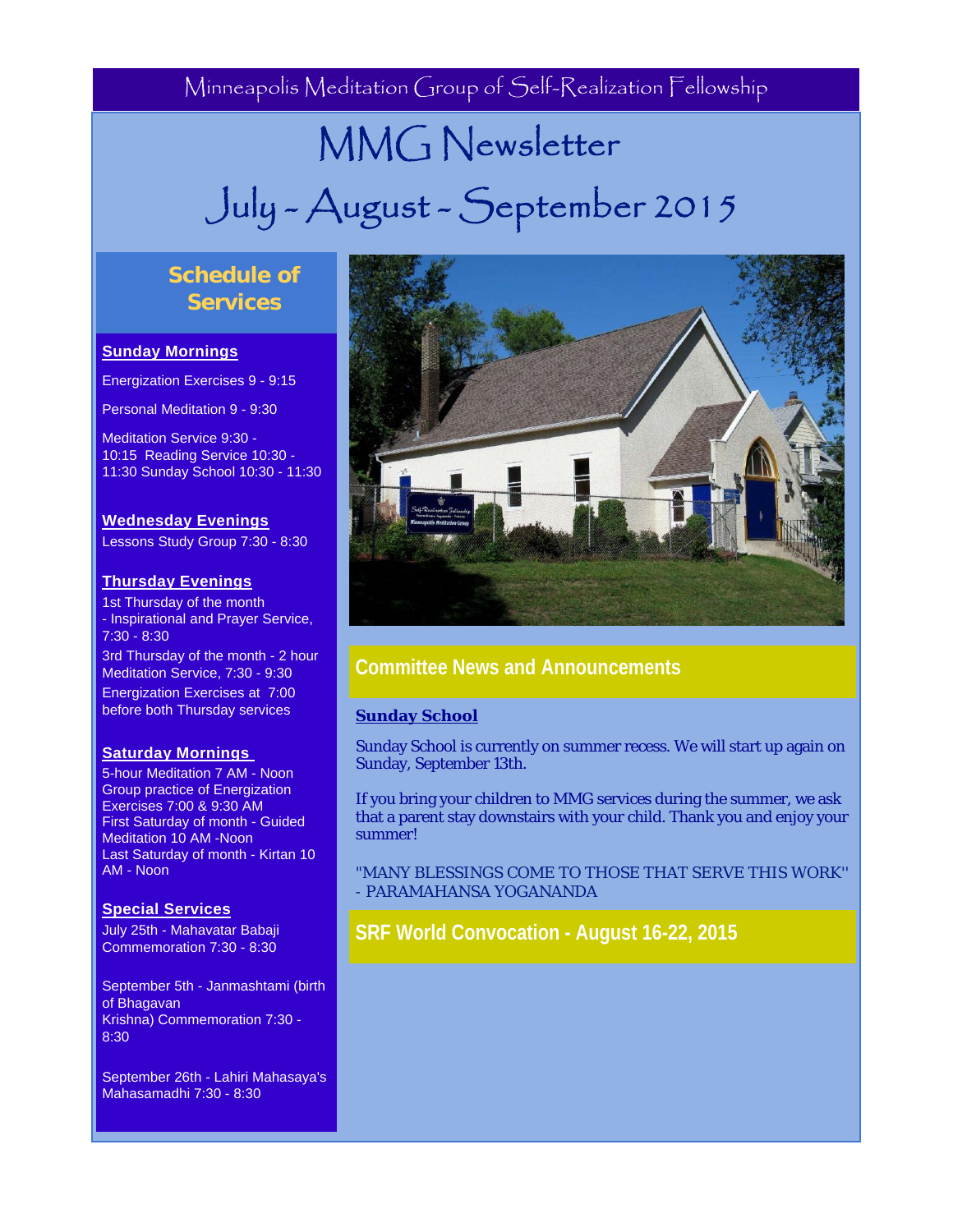September 30th - Lahiri Mahasaya's Birthday 7:30 - 8:30

#### **Movie Night**

Saturday July 18th - "The Shift: Taking Your Life From Ambition to Meaning" by Wayne Dyer. September 19 "the Miracle of Marcelino". 5:30 Chapel open for personal meditation, 6:00 refreshments served, 6:30 movie begins.

#### **Social Gatherings**

Vegetarian Potluck after Sunday Reading Service the first Sunday of every month.

# **Sunday Readings Schedule**

## **July**

5 - The Spiritual Foundations of World Peace

12 - Reincarnation: the Soul's Journey to God

19 - Universal Steps That Lead to God-communion

26 - Great Saints and Illumined Teachers: God's Messengers of **Truth** 

#### **August**

2 - Understanding the Mystery of Life and Death 9 - Awakening Your Divine **Nature** 16 - Your Role in God's Drama of Creation 23 - Meditation: The Divine **Science** 30 - How Thoughts Can Change Your life

#### **September**

6- Service: The Power of Love in Action 13 - Karma: The Law of Cosmic **Justice** 



Convocation is an opportunity to deepen one's understanding of Paramahansa Yogananda's teachings and to receive the tools and inspiration necessary for spiritual growth. The annual weeklong event includes:

- In-depth instruction on the science of meditation taught by Paramahansa Yogananda
- "How-to-Live" classes
- Pilgrimage tours to shrines associated with the life and work of Paramahansa Yogananda
- Kirtans and group meditations
- Individual counseling with SRF monastics
- Kriya Yoga initiations
- and more

Self-Realization Fellowship's Convocation is held at:

The Westin Bonaventure Hotel & Suites 404 South Figueroa St., Los Angeles, CA 90071

For complete information and registration click here

## **Movie Night**

The next movie night will be July 18th and will feature "The Shift: Taking Your Life From Ambition to Meaning" by Wayne Dyer. In this compelling film, Dr. Wayne W. Dyer explores the spiritual journey from ambition to meaning. The powerful shift from the ego constructs we are taught early in life by parents and society - which promote an emphasis on achievement and accumulation - are shown in contrast to a life of meaning, focused on serving and giving back. Through the intertwined stories of an



overachieving businessman, a mother of two seeking her own expression in the world, and a director trying to make a name for himself, this entertaining film not only inspires, but also teaches us how to create a life of meaning and purpose. Additional cast members are: Michael DeLuise, Portia de Rossi, Ed Kerr and Shannon Sturges.

September 19th the movie will be "The Miracle of Marcelino". Check the weekly announcement in September for details.

**"Awake: The Life of Yogananda"**